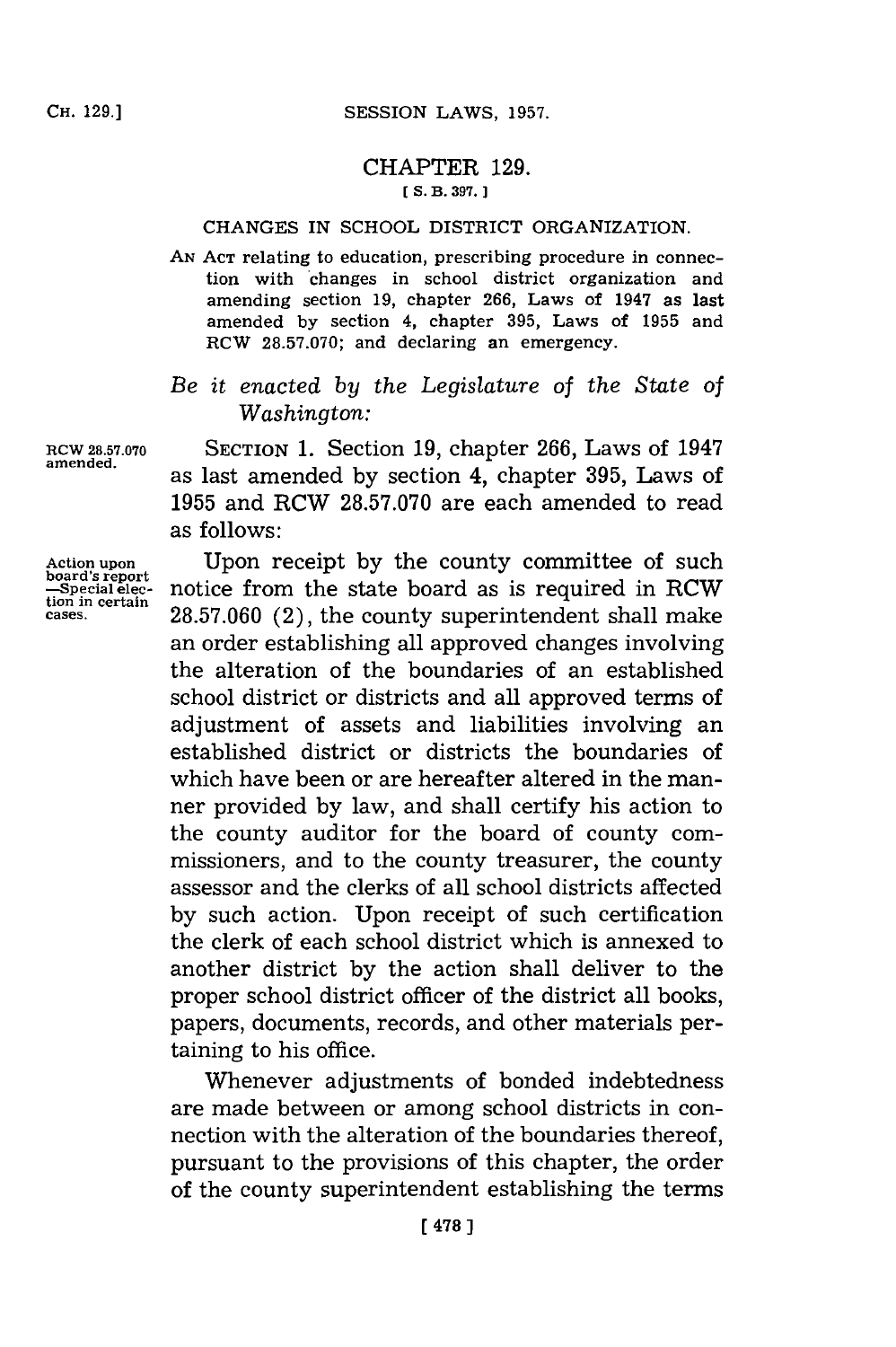of adjustment of bonded indebtedness shall provide order of

**county super-**<br>and specify:<br>(1) In every case where bonded indebtedness when adjust-<br>intendent when adjust-<br>indebtedness **when adjust- (1)** In every case where bonded indebtedness **mentofbonded** is transferred from one school district to another **between** school district (a) that such bonded indebtedness is assumed **by** the school district to which it is transferred; **(b)** that thereafter such bonded indebtedness shall be the obligation of the school district to which it is transferred; (c) that, **if** the terms of adjustment so provide, any bonded indebtedness thereafter incurred **by** such transferee school district through the sale of bonds authorized prior to the date its boundaries were altered shall be the obligation of such school district including the territory added thereto; and **(d)** that taxes shall be levied thereafter against the taxable property located within such school district as it is constituted after its boundaries were altered, said taxes to be levied at the times and in the amounts required to pay the principal of and the interest on the bonded indebtedness assumed or incurred as aforesaid, as the same become due and payable.

In computing the debt limitation of any school district from which or to which bonded indebtedness has been transferred as aforesaid, the amount of such transferred bonded indebtedness at any time outstanding (a) shall be an offset against and deducted from the total bonded indebtedness, if any, of the school district from which such bonded indebtedness was transferred and **(b)** shall be deemed to be bonded indebtedness solely of the transferee school district that assumed such indebtedness.

(2) In every case where adjustments of bonded indebtedness do not provide for transfer of bonded indebtedness from one school district to another school district (a) that the existing bonded indebtedness of each school district the boundaries of which are altered and any bonded indebtedness incurred **by** each such school district through the sale of

**districts.**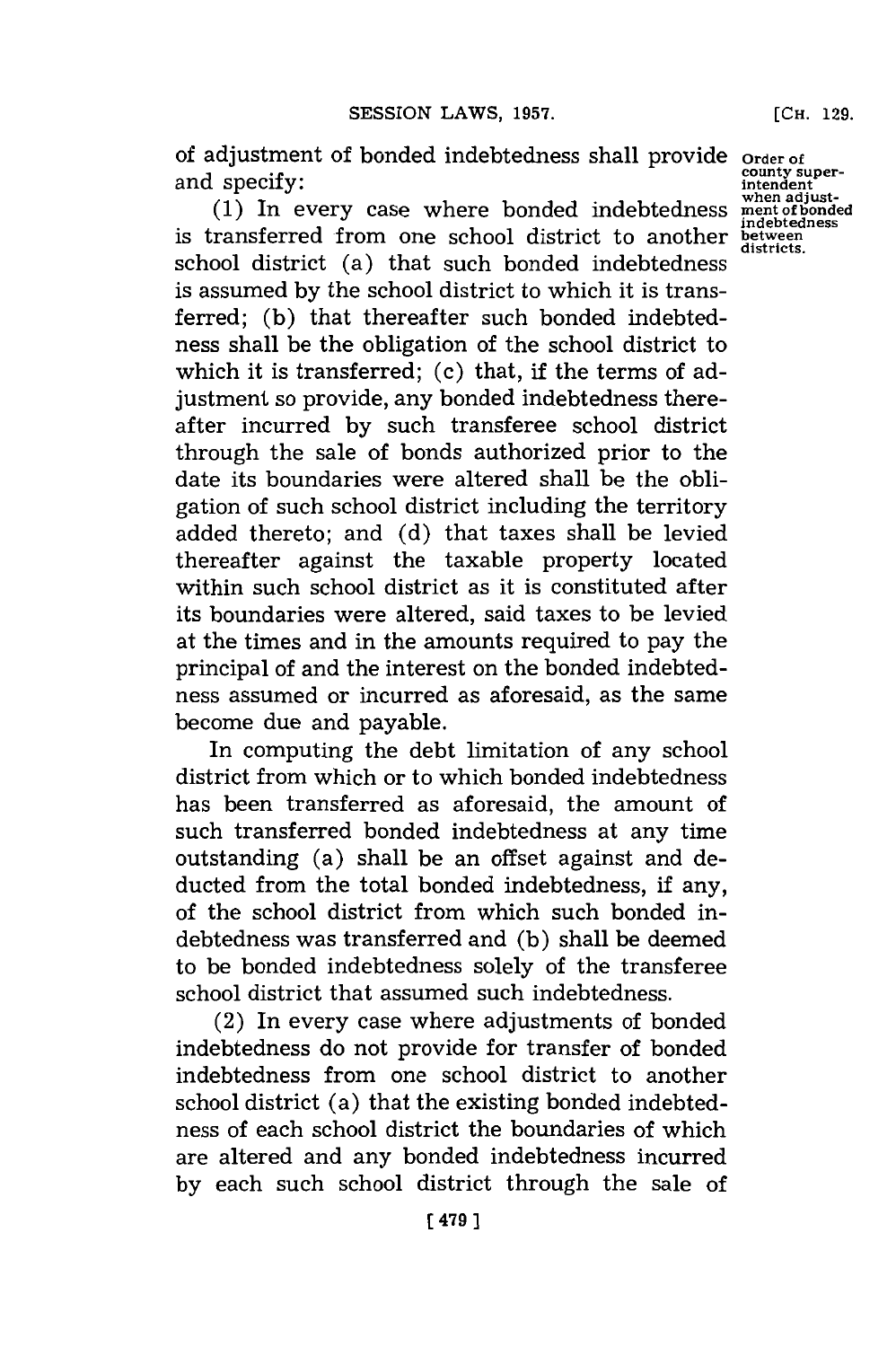#### SESSION LAWS, 1957.

**CH. 129.]**

**Changes, school district organization. Order of county super- intendent when adjustment of bonded indebtedness between districts.**

**Action upon board's report -Special election in certain cases.** bonds authorized prior to the date its boundaries were altered shall be the obligation of the school district in its reduced or enlarged form, as the case may be; and **(b)** that taxes shall be levied thereafter against the taxable property located within each such school district in its reduced or enlarged form, as the case may be, at the times and in the amounts required to pay the principal of and the interest on such bonded indebtedness as the same become due and payable.

In case the aforesaid approval **by** the state board concerns a proposal to form a new school district or a proposal for adjustment of bonded indebtedness involving an established school district and one or more former school districts now included therein pursuant to a vote of the people concerned, a special election of the voters residing within the territory of the proposed new district or of the established district involved in a proposal for adjustment of bonded indebtedness as the case may be shall be held for the purpose of affording said voters an opportunity to approve or reject such proposals as concern or affect them.

In a case involving both the question of the formation of a new district and the question of adjustment of bonded indebtedness, the questions may be submitted to the voters either in the form of a single proposition or as separate propositions, whichever to the county superintendent seems expedient. The county superintendent shall perform in connection with the calling and conducting of the special elections provided for in this chapter all duties that are required **by** law to be performed **by** a board of directors and the clerk or secretary of a school district in connection with the calling and conducting of school district elections.

**Emergency.**

**SEC.** 2. This act is necessary for the immediate preservation of the public peace, health and safety,